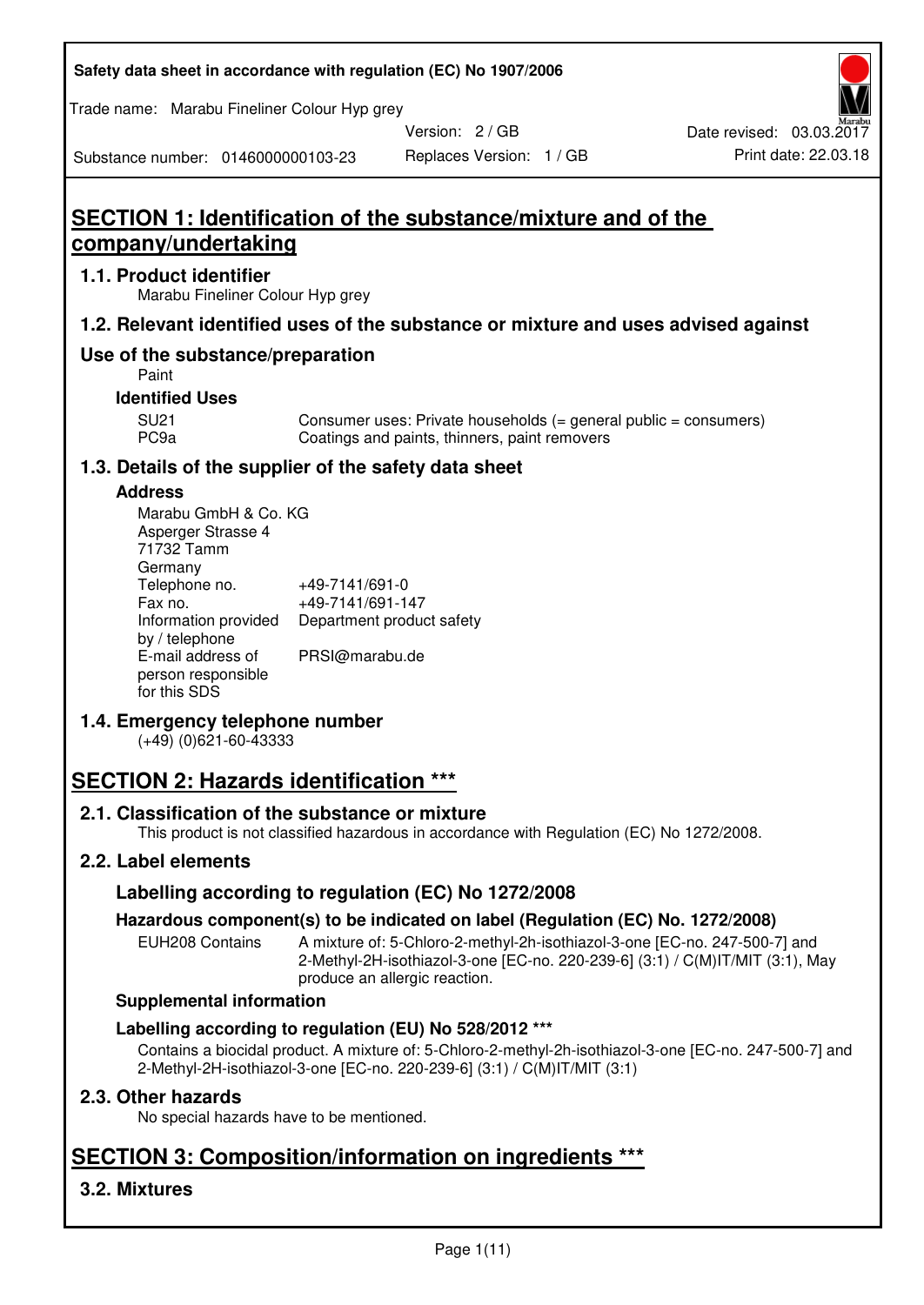| Safety data sheet in accordance with regulation (EC) No 1907/2006                                                                                      |                                      |                 |                    |                          |      |                                                  |
|--------------------------------------------------------------------------------------------------------------------------------------------------------|--------------------------------------|-----------------|--------------------|--------------------------|------|--------------------------------------------------|
| Trade name: Marabu Fineliner Colour Hyp grey                                                                                                           |                                      |                 |                    |                          |      |                                                  |
| Substance number: 0146000000103-23                                                                                                                     |                                      | Version: 2 / GB |                    | Replaces Version: 1 / GB |      | Date revised: 03.03.2017<br>Print date: 22.03.18 |
|                                                                                                                                                        |                                      |                 |                    |                          |      |                                                  |
| <b>Chemical characterization</b><br>Paint based on water                                                                                               |                                      |                 |                    |                          |      |                                                  |
| <b>Hazardous ingredients</b>                                                                                                                           |                                      |                 |                    |                          |      |                                                  |
| <b>Ethanediol</b>                                                                                                                                      |                                      |                 |                    |                          |      |                                                  |
| CAS No.                                                                                                                                                | $107 - 21 - 1$                       |                 |                    |                          |      |                                                  |
| EINECS no.                                                                                                                                             | 203-473-3                            |                 |                    |                          |      |                                                  |
| Registration no.<br>Concentration                                                                                                                      | 01-2119456816-28<br>$>=$             | 1               | $\lt$              | 10                       | $\%$ |                                                  |
|                                                                                                                                                        |                                      |                 |                    |                          |      |                                                  |
| Classification (Regulation (EC) No. 1272/2008)                                                                                                         |                                      |                 |                    |                          |      |                                                  |
|                                                                                                                                                        | Acute Tox. 4<br>STOT RE 2            |                 | H302<br>H373       |                          |      |                                                  |
|                                                                                                                                                        |                                      |                 |                    |                          |      |                                                  |
| <b>Bronopol (INN)</b>                                                                                                                                  |                                      |                 |                    |                          |      |                                                  |
| CAS No.                                                                                                                                                | $52 - 51 - 7$                        |                 |                    |                          |      |                                                  |
| EINECS no.<br>Concentration                                                                                                                            | 200-143-0<br>$>=$                    | 0,01            | $\prec$ and $\sim$ | 0,1                      | $\%$ |                                                  |
|                                                                                                                                                        |                                      |                 |                    |                          |      |                                                  |
| Classification (Regulation (EC) No. 1272/2008)                                                                                                         |                                      |                 |                    |                          |      |                                                  |
|                                                                                                                                                        | Eye Dam. 1<br>Skin Irrit. 2          |                 | H318<br>H315       |                          |      |                                                  |
|                                                                                                                                                        | STOT SE 3                            |                 | H335               |                          |      |                                                  |
|                                                                                                                                                        | Acute Tox. 4                         |                 | H302               |                          |      |                                                  |
|                                                                                                                                                        | Acute Tox. 4<br>Aquatic Acute 1      |                 | H312<br>H400       |                          |      |                                                  |
|                                                                                                                                                        | Aquatic Chronic 1                    |                 | H410               |                          |      |                                                  |
| Concentration limits (Regulation (EC) No. 1272/2008)                                                                                                   |                                      |                 |                    |                          |      |                                                  |
|                                                                                                                                                        | Aquatic Acute 1                      | H400            |                    | $M = 10$                 |      |                                                  |
|                                                                                                                                                        | Aquatic Chronic H410                 |                 | $M = 1$            |                          |      |                                                  |
| A mixture of: 5-Chloro-2-methyl-2h-isothiazol-3-one [EC-no. 247-500-7] and<br>2-Methyl-2H-isothiazol-3-one [EC-no. 220-239-6] (3:1) / C(M)IT/MIT (3:1) |                                      |                 |                    |                          |      |                                                  |
| CAS No.<br>Concentration                                                                                                                               | 55965-84-9                           |                 | $\,<\,$            | 0,0015                   | $\%$ |                                                  |
| Classification (Regulation (EC) No. 1272/2008)                                                                                                         |                                      |                 |                    |                          |      |                                                  |
|                                                                                                                                                        | Acute Tox. 3                         |                 | H331               |                          |      |                                                  |
|                                                                                                                                                        | Aquatic Chronic 1<br>Aquatic Acute 1 |                 | H410<br>H400       |                          |      |                                                  |
|                                                                                                                                                        | Skin Sens. 1                         |                 | H317               |                          |      |                                                  |
|                                                                                                                                                        | Skin Corr. 1B                        |                 | H314               |                          |      |                                                  |
|                                                                                                                                                        | Acute Tox. 3<br>Acute Tox. 3         |                 | H311<br>H301       |                          |      |                                                  |
|                                                                                                                                                        |                                      |                 |                    |                          |      |                                                  |
| Concentration limits (Regulation (EC) No. 1272/2008)                                                                                                   | Skin Corr. 1B                        | H314            | $>= 0,6$           |                          |      |                                                  |
|                                                                                                                                                        | Eye Irrit. 2                         | H319            |                    | $\epsilon = 0.06 < 0.6$  |      |                                                  |
|                                                                                                                                                        | Skin Irrit. 2                        | H315            |                    | $\epsilon = 0.06 < 0.6$  |      |                                                  |
|                                                                                                                                                        | Skin Sens. 1                         | H317            |                    | $= 0,0015$               |      |                                                  |
| <b>Further ingredients ***</b>                                                                                                                         |                                      |                 |                    |                          |      |                                                  |
| Glycerol<br>CAS No.                                                                                                                                    | $56 - 81 - 5$                        |                 |                    |                          |      |                                                  |
| EINECS no.                                                                                                                                             | 200-289-5                            |                 |                    |                          |      |                                                  |
| Concentration                                                                                                                                          | $>=$                                 | 10 <sup>°</sup> | $\,<\,$            | 25                       | $\%$ | $[3]$                                            |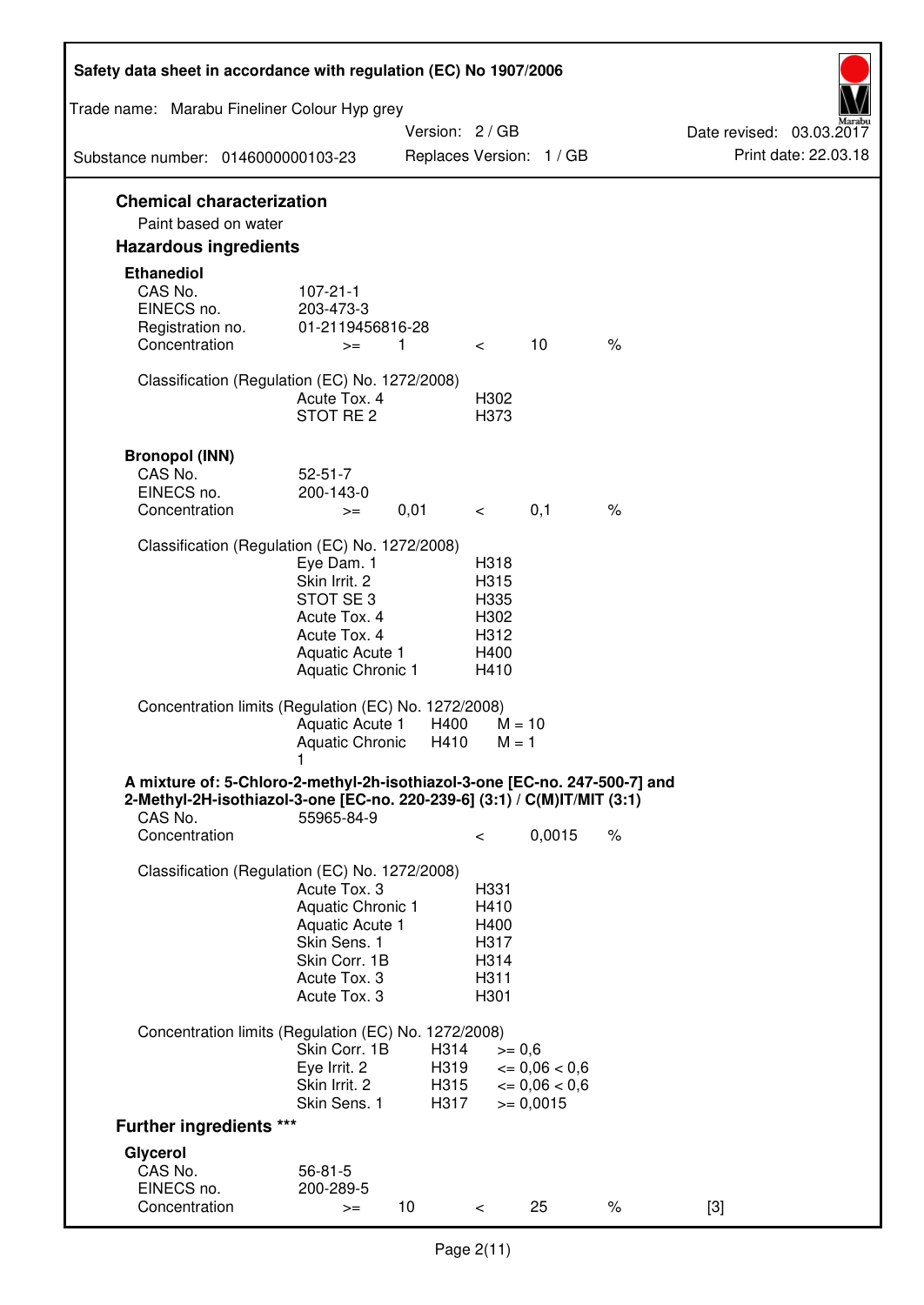| Safety data sheet in accordance with regulation (EC) No 1907/2006                                                       |                                                                                                            |                          |
|-------------------------------------------------------------------------------------------------------------------------|------------------------------------------------------------------------------------------------------------|--------------------------|
| Trade name: Marabu Fineliner Colour Hyp grey                                                                            |                                                                                                            |                          |
|                                                                                                                         | Version: 2 / GB                                                                                            | Date revised: 03.03.2017 |
| Substance number: 0146000000103-23                                                                                      | Replaces Version: 1 / GB                                                                                   | Print date: 22.03.18     |
|                                                                                                                         |                                                                                                            |                          |
| $\star$                                                                                                                 |                                                                                                            |                          |
| $\star$                                                                                                                 |                                                                                                            |                          |
| $\star$                                                                                                                 |                                                                                                            |                          |
| [3] Substance with occupational exposure limits                                                                         |                                                                                                            |                          |
| <b>SECTION 4: First aid measures</b>                                                                                    |                                                                                                            |                          |
| 4.1. Description of first aid measures                                                                                  |                                                                                                            |                          |
| After skin contact                                                                                                      |                                                                                                            |                          |
|                                                                                                                         | Wash with plenty of water and soap. Do NOT use solvents or thinners.                                       |                          |
| After eye contact                                                                                                       |                                                                                                            |                          |
| <b>After ingestion</b>                                                                                                  | Separate eyelids, wash the eyes thoroughly with water (15 min.). In case of irritation consult an oculist. |                          |
|                                                                                                                         | Rinse mouth thoroughly with water. If larger amounts are swallowed or in the event of symptoms take        |                          |
| medical treatment.                                                                                                      |                                                                                                            |                          |
| 4.2. Most important symptoms and effects, both acute and delayed<br>Until now no symptoms known so far.                 |                                                                                                            |                          |
| 4.3. Indication of any immediate medical attention and special treatment needed                                         |                                                                                                            |                          |
| Hints for the physician / treatment                                                                                     |                                                                                                            |                          |
| Treat symptomatically                                                                                                   |                                                                                                            |                          |
| <b>SECTION 5: Firefighting measures</b>                                                                                 |                                                                                                            |                          |
| 5.1. Extinguishing media                                                                                                |                                                                                                            |                          |
| Suitable extinguishing media                                                                                            |                                                                                                            |                          |
| Carbon dioxide, Foam, Sand, Water                                                                                       |                                                                                                            |                          |
| 5.2. Special hazards arising from the substance or mixture<br>black smoke                                               | In the event of fire the following can be released: Carbon monoxide (CO); Carbon dioxide (CO2); dense      |                          |
| 5.3. Advice for firefighters                                                                                            |                                                                                                            |                          |
| <b>Other information</b>                                                                                                |                                                                                                            |                          |
|                                                                                                                         | Collect contaminated fire-fighting water separately, must not be discharged into the drains.               |                          |
| <b>SECTION 6: Accidental release measures</b>                                                                           |                                                                                                            |                          |
| 6.1. Personal precautions, protective equipment and emergency procedures<br>No particular measures required.            |                                                                                                            |                          |
| 6.2. Environmental precautions<br>No particular measures required.                                                      |                                                                                                            |                          |
| 6.3. Methods and material for containment and cleaning up<br>Clean preferably with a detergent - avoid use of solvents. |                                                                                                            |                          |

## **6.4. Reference to other sections**

Information regarding Safe handling, see Section 7. Information regarding personal protective measures, see Section 8. Information regarding waste disposal, see Section 13.

# **SECTION 7: Handling and storage**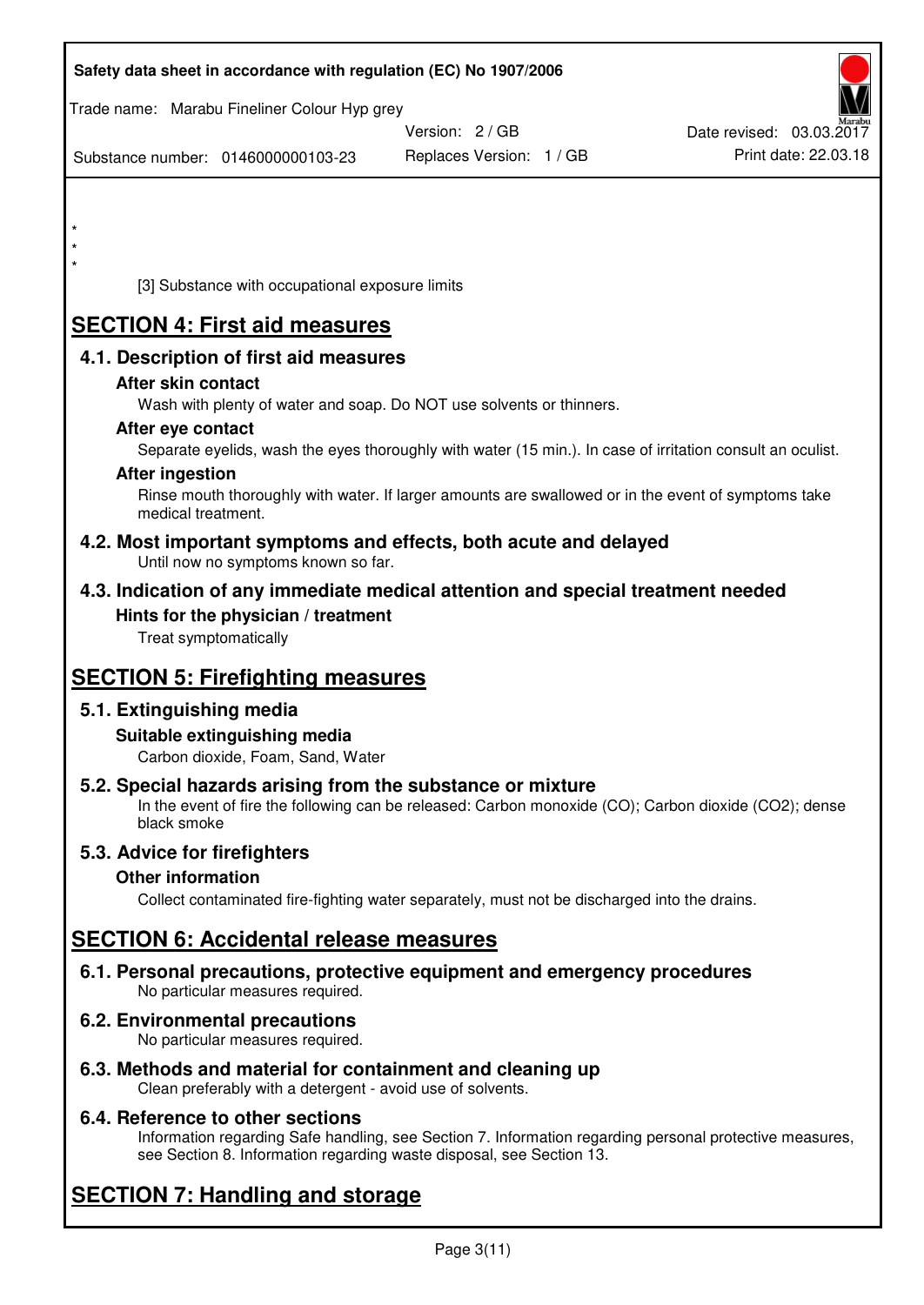| Safety data sheet in accordance with regulation (EC) No 1907/2006                                                                                                                               |                                                                                                                                                                                          |                                                  |  |  |
|-------------------------------------------------------------------------------------------------------------------------------------------------------------------------------------------------|------------------------------------------------------------------------------------------------------------------------------------------------------------------------------------------|--------------------------------------------------|--|--|
| Trade name: Marabu Fineliner Colour Hyp grey                                                                                                                                                    |                                                                                                                                                                                          |                                                  |  |  |
|                                                                                                                                                                                                 | Version: 2/GB                                                                                                                                                                            | Date revised: 03.03.2017<br>Print date: 22.03.18 |  |  |
| Substance number: 0146000000103-23                                                                                                                                                              | Replaces Version: 1 / GB                                                                                                                                                                 |                                                  |  |  |
| 7.1. Precautions for safe handling<br><b>Advice on safe handling</b><br>Advice on protection against fire and explosion<br>No special measures required.<br>T <sub>2</sub><br>Temperature class | Avoid skin and eye contact. Smoking, eating and drinking shall be prohibited in application area.<br>Classification of fires / temperature class / Ignition group / Dust explosion class |                                                  |  |  |
| Requirements for storage rooms and vessels                                                                                                                                                      | 7.2. Conditions for safe storage, including any incompatibilities                                                                                                                        |                                                  |  |  |
| Store in frostfree conditions.                                                                                                                                                                  |                                                                                                                                                                                          |                                                  |  |  |
| Storage class according to TRGS 510                                                                                                                                                             |                                                                                                                                                                                          |                                                  |  |  |
| Storage class according to<br>12<br><b>TRGS 510</b>                                                                                                                                             | Non-combustible liquids                                                                                                                                                                  |                                                  |  |  |
| 7.3. Specific end use(s)<br>Paint                                                                                                                                                               |                                                                                                                                                                                          |                                                  |  |  |
| <b>SECTION 8: Exposure controls/personal protection</b>                                                                                                                                         |                                                                                                                                                                                          |                                                  |  |  |
| 8.1. Control parameters                                                                                                                                                                         |                                                                                                                                                                                          |                                                  |  |  |
| <b>Exposure limit values</b>                                                                                                                                                                    |                                                                                                                                                                                          |                                                  |  |  |
| <b>Ethanediol</b>                                                                                                                                                                               |                                                                                                                                                                                          |                                                  |  |  |
| List<br><b>Type</b>                                                                                                                                                                             | <b>EH40</b><br>WEL                                                                                                                                                                       |                                                  |  |  |
| Value<br>Skin resorption / sensibilisation: Sk;                                                                                                                                                 | 10<br>mg/m <sup>3</sup><br><b>Status: 2011</b>                                                                                                                                           |                                                  |  |  |
| Glycerol                                                                                                                                                                                        |                                                                                                                                                                                          |                                                  |  |  |
| List                                                                                                                                                                                            | <b>EH40</b>                                                                                                                                                                              |                                                  |  |  |
| <b>Type</b><br>Value                                                                                                                                                                            | <b>WEL</b><br>10<br>mg/m <sup>3</sup>                                                                                                                                                    |                                                  |  |  |
| <b>Status: 2011</b>                                                                                                                                                                             |                                                                                                                                                                                          |                                                  |  |  |
| <b>Other information</b>                                                                                                                                                                        |                                                                                                                                                                                          |                                                  |  |  |
| There are not known any further control parameters.                                                                                                                                             |                                                                                                                                                                                          |                                                  |  |  |
| Derived No/Minimal Effect Levels (DNEL/DMEL)<br><b>Ethanediol</b>                                                                                                                               |                                                                                                                                                                                          |                                                  |  |  |
| Type of value                                                                                                                                                                                   | Derived No Effect Level (DNEL)                                                                                                                                                           |                                                  |  |  |
| Reference group                                                                                                                                                                                 | Worker                                                                                                                                                                                   |                                                  |  |  |
| Duration of exposure<br>Route of exposure                                                                                                                                                       | Long term<br>inhalative                                                                                                                                                                  |                                                  |  |  |
| Mode of action                                                                                                                                                                                  | Local effects                                                                                                                                                                            |                                                  |  |  |
| Concentration                                                                                                                                                                                   | 35                                                                                                                                                                                       | mg/m <sup>3</sup>                                |  |  |
| Type of value                                                                                                                                                                                   | Derived No Effect Level (DNEL)                                                                                                                                                           |                                                  |  |  |
| Reference group                                                                                                                                                                                 | Worker                                                                                                                                                                                   |                                                  |  |  |
| Duration of exposure<br>Route of exposure                                                                                                                                                       | Long term<br>dermal                                                                                                                                                                      |                                                  |  |  |
| Mode of action                                                                                                                                                                                  | Systemic effects                                                                                                                                                                         |                                                  |  |  |
| Concentration                                                                                                                                                                                   | 106                                                                                                                                                                                      | mg/kg                                            |  |  |
| Type of value<br>Reference group                                                                                                                                                                | Derived No Effect Level (DNEL)<br>Consumer                                                                                                                                               |                                                  |  |  |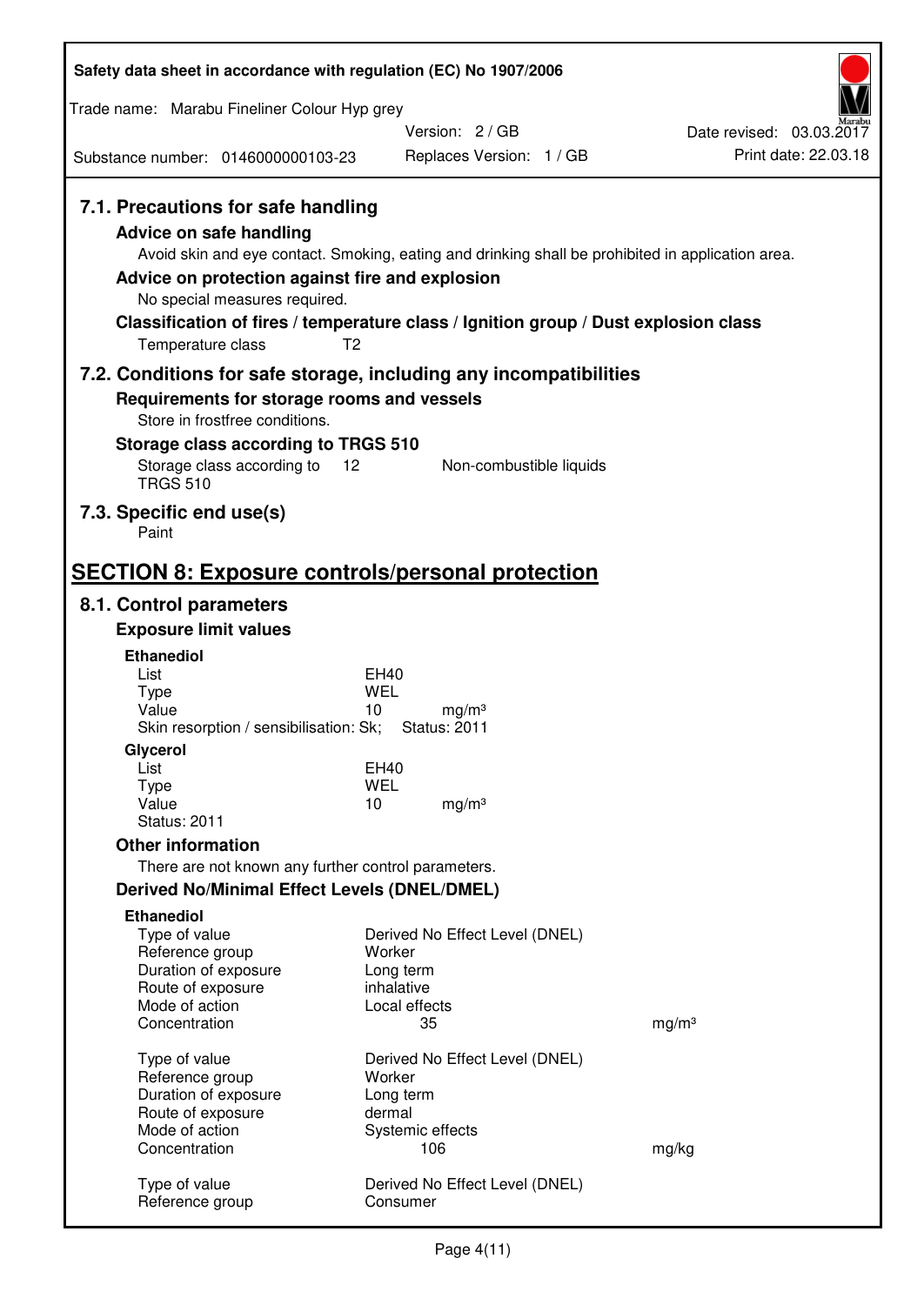| Safety data sheet in accordance with regulation (EC) No 1907/2006 |                                             |                                                                                                       |  |  |
|-------------------------------------------------------------------|---------------------------------------------|-------------------------------------------------------------------------------------------------------|--|--|
| Trade name: Marabu Fineliner Colour Hyp grey                      |                                             |                                                                                                       |  |  |
| Substance number: 0146000000103-23                                | Version: 2 / GB<br>Replaces Version: 1 / GB | Date revised: 03.03.2017<br>Print date: 22.03.18                                                      |  |  |
| Duration of exposure<br>Route of exposure                         | Long term<br>inhalative                     |                                                                                                       |  |  |
| Mode of action                                                    | Local effects                               |                                                                                                       |  |  |
| Concentration                                                     | 7                                           | mg/m <sup>3</sup>                                                                                     |  |  |
| Type of value                                                     | Derived No Effect Level (DNEL)              |                                                                                                       |  |  |
| Reference group                                                   | Consumer                                    |                                                                                                       |  |  |
| Duration of exposure                                              | Long term                                   |                                                                                                       |  |  |
| Route of exposure                                                 | dermal                                      |                                                                                                       |  |  |
| Mode of action                                                    | Systemic effects                            |                                                                                                       |  |  |
| Concentration                                                     | 53                                          | mg/kg                                                                                                 |  |  |
| <b>Predicted No Effect Concentration (PNEC)</b>                   |                                             |                                                                                                       |  |  |
| <b>Ethanediol</b>                                                 |                                             |                                                                                                       |  |  |
| Type of value                                                     | <b>PNEC</b>                                 |                                                                                                       |  |  |
| <b>Type</b>                                                       | Freshwater                                  |                                                                                                       |  |  |
| Concentration                                                     | 10                                          | mg/l                                                                                                  |  |  |
| Type of value                                                     | <b>PNEC</b>                                 |                                                                                                       |  |  |
| <b>Type</b>                                                       | Saltwater                                   |                                                                                                       |  |  |
| Concentration                                                     | 1                                           | mg/l                                                                                                  |  |  |
| Type of value                                                     | <b>PNEC</b>                                 |                                                                                                       |  |  |
| <b>Type</b>                                                       | Water (intermittent release)                |                                                                                                       |  |  |
| Concentration                                                     | 10                                          | mg/l                                                                                                  |  |  |
| Type of value                                                     | <b>PNEC</b>                                 |                                                                                                       |  |  |
| <b>Type</b>                                                       | Sewage treatment plant (STP)                |                                                                                                       |  |  |
| Concentration                                                     | 199,5                                       | mg/l                                                                                                  |  |  |
| Type of value                                                     | <b>PNEC</b>                                 |                                                                                                       |  |  |
| Type                                                              | Freshwater sediment                         |                                                                                                       |  |  |
| Concentration                                                     | 37                                          | mg/kg                                                                                                 |  |  |
| Type of value                                                     | <b>PNEC</b>                                 |                                                                                                       |  |  |
| Type                                                              | Marine sediment                             |                                                                                                       |  |  |
| Concentration                                                     | 3,7                                         | mg/kg                                                                                                 |  |  |
| Type of value                                                     | <b>PNEC</b>                                 |                                                                                                       |  |  |
| <b>Type</b><br>Concentration                                      | Soil<br>1,53                                | mg/kg                                                                                                 |  |  |
|                                                                   |                                             |                                                                                                       |  |  |
| 8.2. Exposure controls                                            |                                             |                                                                                                       |  |  |
| <b>Exposure controls</b>                                          |                                             |                                                                                                       |  |  |
| Provide adequate ventilation.                                     |                                             |                                                                                                       |  |  |
| <b>Respiratory protection</b>                                     |                                             |                                                                                                       |  |  |
| Not necessary.                                                    |                                             |                                                                                                       |  |  |
| <b>Hand protection</b><br>Not necessary.                          |                                             |                                                                                                       |  |  |
| In case of intensive contact wear protective gloves.              |                                             |                                                                                                       |  |  |
|                                                                   |                                             | There is no one glove material or combination of materials that will give unlimited resistance to any |  |  |
| individual or combination of chemicals.                           |                                             | For prolonged or repeated handling nitrile rubber gloves with textile undergloves are required.       |  |  |
| Material thickness<br>$\, > \,$                                   | 0,5<br>mm                                   |                                                                                                       |  |  |
| Breakthrough time<br>$\,<\,$                                      | 30<br>min                                   |                                                                                                       |  |  |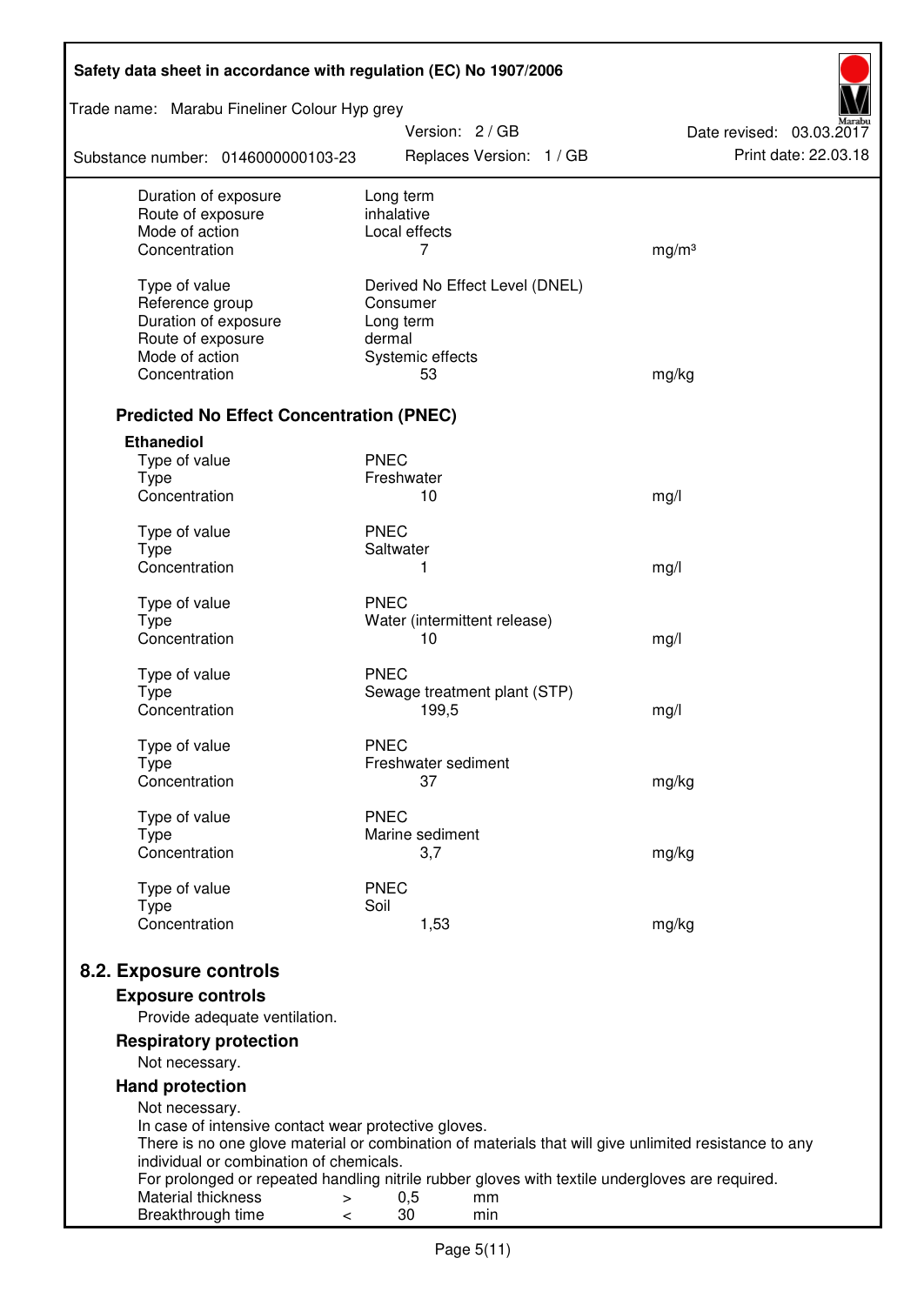| Safety data sheet in accordance with regulation (EC) No 1907/2006                                                                                                                                                                                                                                                                                            |                                                 |                          |                                                                                                                                                                                                                                                                                                                    |
|--------------------------------------------------------------------------------------------------------------------------------------------------------------------------------------------------------------------------------------------------------------------------------------------------------------------------------------------------------------|-------------------------------------------------|--------------------------|--------------------------------------------------------------------------------------------------------------------------------------------------------------------------------------------------------------------------------------------------------------------------------------------------------------------|
| Trade name: Marabu Fineliner Colour Hyp grey                                                                                                                                                                                                                                                                                                                 |                                                 |                          |                                                                                                                                                                                                                                                                                                                    |
|                                                                                                                                                                                                                                                                                                                                                              | Version: 2 / GB                                 |                          | Date revised: 03.03.2017                                                                                                                                                                                                                                                                                           |
| Substance number: 0146000000103-23                                                                                                                                                                                                                                                                                                                           |                                                 | Replaces Version: 1 / GB | Print date: 22.03.18                                                                                                                                                                                                                                                                                               |
| The breakthrough time must be greater than the end use time of the product.<br>replacement must be followed.<br>Gloves should be replaced regularly and if there is any sign of damage to the glove material.<br>Always ensure that gloves are free from defects and that they are stored and used correctly.<br>maintenance.<br>once exposure has occurred. |                                                 |                          | The instructions and information provided by the glove manufacturer on use, storage, maintenance and<br>The performance or effectiveness of the glove may be reduced by physical/ chemical damage and poor<br>Barrier creams may help to protect the exposed areas of the skin, they should however not be applied |
| Eye protection                                                                                                                                                                                                                                                                                                                                               |                                                 |                          |                                                                                                                                                                                                                                                                                                                    |
| Not necessary.                                                                                                                                                                                                                                                                                                                                               |                                                 |                          |                                                                                                                                                                                                                                                                                                                    |
| <b>Body protection</b><br>Not applicable.                                                                                                                                                                                                                                                                                                                    |                                                 |                          |                                                                                                                                                                                                                                                                                                                    |
| <b>SECTION 9: Physical and chemical properties</b>                                                                                                                                                                                                                                                                                                           |                                                 |                          |                                                                                                                                                                                                                                                                                                                    |
| 9.1. Information on basic physical and chemical properties                                                                                                                                                                                                                                                                                                   |                                                 |                          |                                                                                                                                                                                                                                                                                                                    |
| <b>Form</b>                                                                                                                                                                                                                                                                                                                                                  | liquid                                          |                          |                                                                                                                                                                                                                                                                                                                    |
| Colour                                                                                                                                                                                                                                                                                                                                                       | coloured                                        |                          |                                                                                                                                                                                                                                                                                                                    |
| <b>Odour</b>                                                                                                                                                                                                                                                                                                                                                 | odourless                                       |                          |                                                                                                                                                                                                                                                                                                                    |
| <b>Odour threshold</b>                                                                                                                                                                                                                                                                                                                                       |                                                 |                          |                                                                                                                                                                                                                                                                                                                    |
| Remarks                                                                                                                                                                                                                                                                                                                                                      | No data available                               |                          |                                                                                                                                                                                                                                                                                                                    |
| <b>Melting point</b>                                                                                                                                                                                                                                                                                                                                         |                                                 |                          |                                                                                                                                                                                                                                                                                                                    |
| Remarks                                                                                                                                                                                                                                                                                                                                                      | not determined                                  |                          |                                                                                                                                                                                                                                                                                                                    |
| <b>Freezing point</b>                                                                                                                                                                                                                                                                                                                                        |                                                 |                          |                                                                                                                                                                                                                                                                                                                    |
| Remarks                                                                                                                                                                                                                                                                                                                                                      | not determined                                  |                          |                                                                                                                                                                                                                                                                                                                    |
| Initial boiling point and boiling range                                                                                                                                                                                                                                                                                                                      |                                                 |                          |                                                                                                                                                                                                                                                                                                                    |
| Value                                                                                                                                                                                                                                                                                                                                                        | appr. 100                                       |                          | $^{\circ}C$                                                                                                                                                                                                                                                                                                        |
| Pressure                                                                                                                                                                                                                                                                                                                                                     | 1.013                                           | hPa                      |                                                                                                                                                                                                                                                                                                                    |
| Source                                                                                                                                                                                                                                                                                                                                                       | Literature value                                |                          |                                                                                                                                                                                                                                                                                                                    |
| <b>Flash point</b>                                                                                                                                                                                                                                                                                                                                           |                                                 |                          |                                                                                                                                                                                                                                                                                                                    |
| Remarks                                                                                                                                                                                                                                                                                                                                                      | Not applicable                                  |                          |                                                                                                                                                                                                                                                                                                                    |
| Evaporation rate (ether $= 1$ ) :                                                                                                                                                                                                                                                                                                                            |                                                 |                          |                                                                                                                                                                                                                                                                                                                    |
| Remarks                                                                                                                                                                                                                                                                                                                                                      | not determined                                  |                          |                                                                                                                                                                                                                                                                                                                    |
| Flammability (solid, gas)                                                                                                                                                                                                                                                                                                                                    |                                                 |                          |                                                                                                                                                                                                                                                                                                                    |
| Not applicable                                                                                                                                                                                                                                                                                                                                               |                                                 |                          |                                                                                                                                                                                                                                                                                                                    |
| Upper/lower flammability or explosive limits                                                                                                                                                                                                                                                                                                                 |                                                 |                          |                                                                                                                                                                                                                                                                                                                    |
| Lower explosion limit<br>Upper explosion limit<br>Source                                                                                                                                                                                                                                                                                                     | 3,2<br>appr.<br>53<br>appr.<br>Literature value |                          | $%$ $(V)$<br>% (V)                                                                                                                                                                                                                                                                                                 |
| Vapour pressure                                                                                                                                                                                                                                                                                                                                              |                                                 |                          |                                                                                                                                                                                                                                                                                                                    |
| Value                                                                                                                                                                                                                                                                                                                                                        | 23<br>appr.                                     |                          | hPa                                                                                                                                                                                                                                                                                                                |
| Temperature                                                                                                                                                                                                                                                                                                                                                  | 20                                              | °۲                       |                                                                                                                                                                                                                                                                                                                    |
| Method                                                                                                                                                                                                                                                                                                                                                       | Value taken from the literature                 |                          |                                                                                                                                                                                                                                                                                                                    |
| <b>Vapour density</b>                                                                                                                                                                                                                                                                                                                                        |                                                 |                          |                                                                                                                                                                                                                                                                                                                    |
| Remarks                                                                                                                                                                                                                                                                                                                                                      | not determined                                  |                          |                                                                                                                                                                                                                                                                                                                    |
| <b>Density</b>                                                                                                                                                                                                                                                                                                                                               |                                                 |                          |                                                                                                                                                                                                                                                                                                                    |
| Remarks                                                                                                                                                                                                                                                                                                                                                      | not determined                                  |                          |                                                                                                                                                                                                                                                                                                                    |
| Solubility in water                                                                                                                                                                                                                                                                                                                                          |                                                 |                          |                                                                                                                                                                                                                                                                                                                    |
| Remarks                                                                                                                                                                                                                                                                                                                                                      | miscible                                        |                          |                                                                                                                                                                                                                                                                                                                    |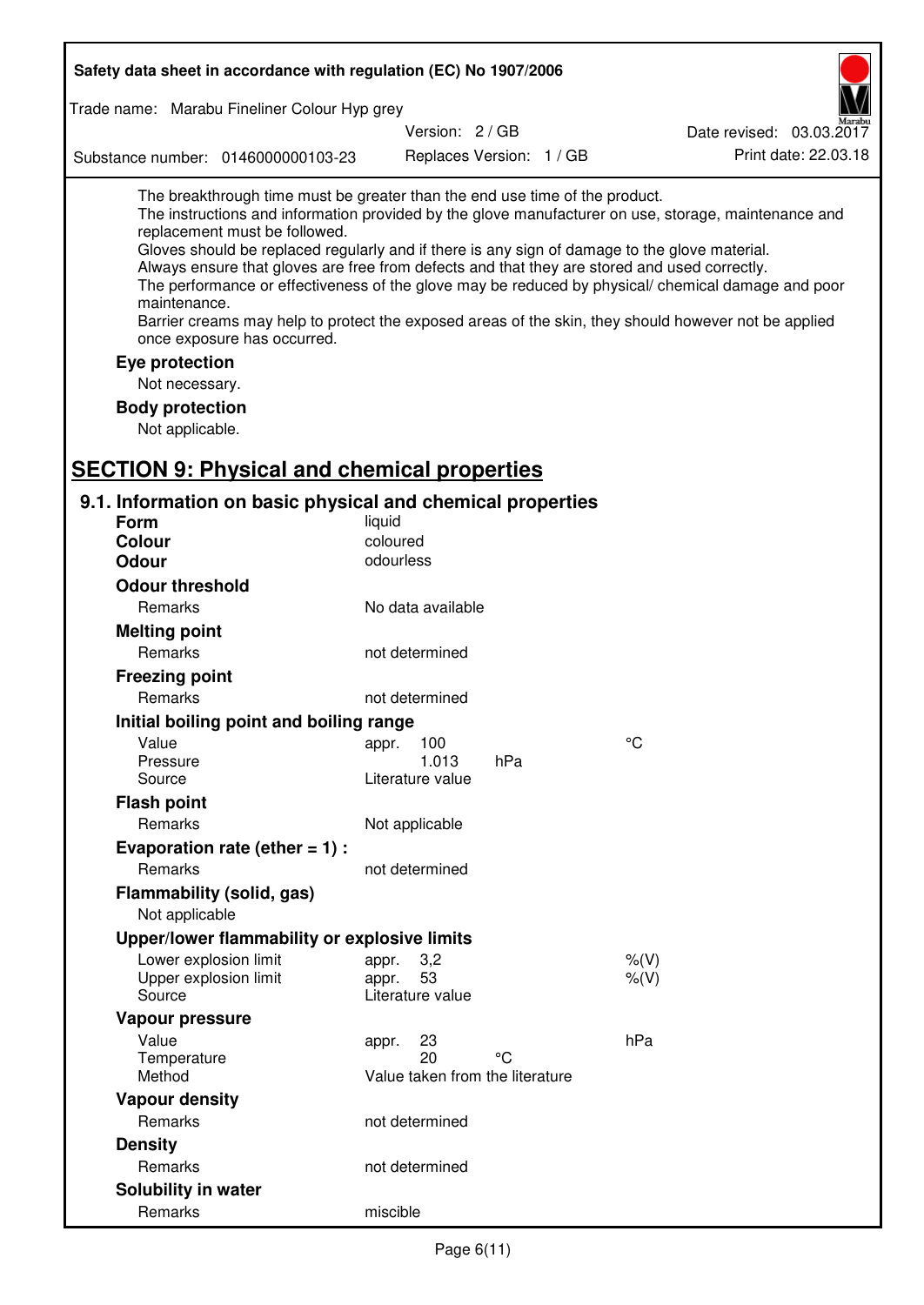| Safety data sheet in accordance with regulation (EC) No 1907/2006                    |                                                                   |    |                          |  |  |
|--------------------------------------------------------------------------------------|-------------------------------------------------------------------|----|--------------------------|--|--|
| Trade name: Marabu Fineliner Colour Hyp grey                                         |                                                                   |    |                          |  |  |
|                                                                                      | Version: 2 / GB                                                   |    | Date revised: 03.03.2017 |  |  |
| Substance number: 0146000000103-23                                                   | Replaces Version: 1 / GB                                          |    | Print date: 22.03.18     |  |  |
| Ignition temperature                                                                 |                                                                   |    |                          |  |  |
| Value                                                                                | 410<br>appr.                                                      | °C |                          |  |  |
| Source                                                                               | Literature value                                                  |    |                          |  |  |
| <b>Viscosity</b><br>Remarks                                                          |                                                                   |    |                          |  |  |
| Remarks                                                                              | not determined                                                    |    |                          |  |  |
| 9.2. Other information                                                               |                                                                   |    |                          |  |  |
| <b>Other information</b>                                                             |                                                                   |    |                          |  |  |
| None known                                                                           |                                                                   |    |                          |  |  |
| <b>SECTION 10: Stability and reactivity</b>                                          |                                                                   |    |                          |  |  |
| 10.1. Reactivity<br>None                                                             |                                                                   |    |                          |  |  |
| 10.2. Chemical stability<br>No hazardous reactions known.                            |                                                                   |    |                          |  |  |
| 10.3. Possibility of hazardous reactions                                             |                                                                   |    |                          |  |  |
| No hazardous reactions known.<br>10.4. Conditions to avoid                           |                                                                   |    |                          |  |  |
| No hazardous reactions known.                                                        |                                                                   |    |                          |  |  |
| 10.5. Incompatible materials<br>None                                                 |                                                                   |    |                          |  |  |
| 10.6. Hazardous decomposition products<br>No hazardous decomposition products known. |                                                                   |    |                          |  |  |
| <b>SECTION 11: Toxicological information</b>                                         |                                                                   |    |                          |  |  |
| 11.1. Information on toxicological effects                                           |                                                                   |    |                          |  |  |
| <b>Acute oral toxicity</b>                                                           |                                                                   |    |                          |  |  |
| Remarks                                                                              | Based on available data, the classification criteria are not met. |    |                          |  |  |
| <b>Acute dermal toxicity</b>                                                         |                                                                   |    |                          |  |  |
| Remarks                                                                              | Based on available data, the classification criteria are not met. |    |                          |  |  |
| <b>Acute inhalational toxicity</b><br>Remarks                                        |                                                                   |    |                          |  |  |
| <b>Skin corrosion/irritation</b>                                                     | Based on available data, the classification criteria are not met. |    |                          |  |  |
| Remarks                                                                              | Based on available data, the classification criteria are not met. |    |                          |  |  |
| Serious eye damage/irritation                                                        |                                                                   |    |                          |  |  |
| Remarks                                                                              | Based on available data, the classification criteria are not met. |    |                          |  |  |
| <b>Sensitization</b>                                                                 |                                                                   |    |                          |  |  |
| Remarks                                                                              | Based on available data, the classification criteria are not met. |    |                          |  |  |
| <b>Mutagenicity</b>                                                                  |                                                                   |    |                          |  |  |
| Remarks                                                                              | Based on available data, the classification criteria are not met. |    |                          |  |  |
| <b>Reproductive toxicity</b>                                                         |                                                                   |    |                          |  |  |
| Remarks                                                                              | Based on available data, the classification criteria are not met. |    |                          |  |  |
| Carcinogenicity                                                                      |                                                                   |    |                          |  |  |
| Remarks                                                                              | Based on available data, the classification criteria are not met. |    |                          |  |  |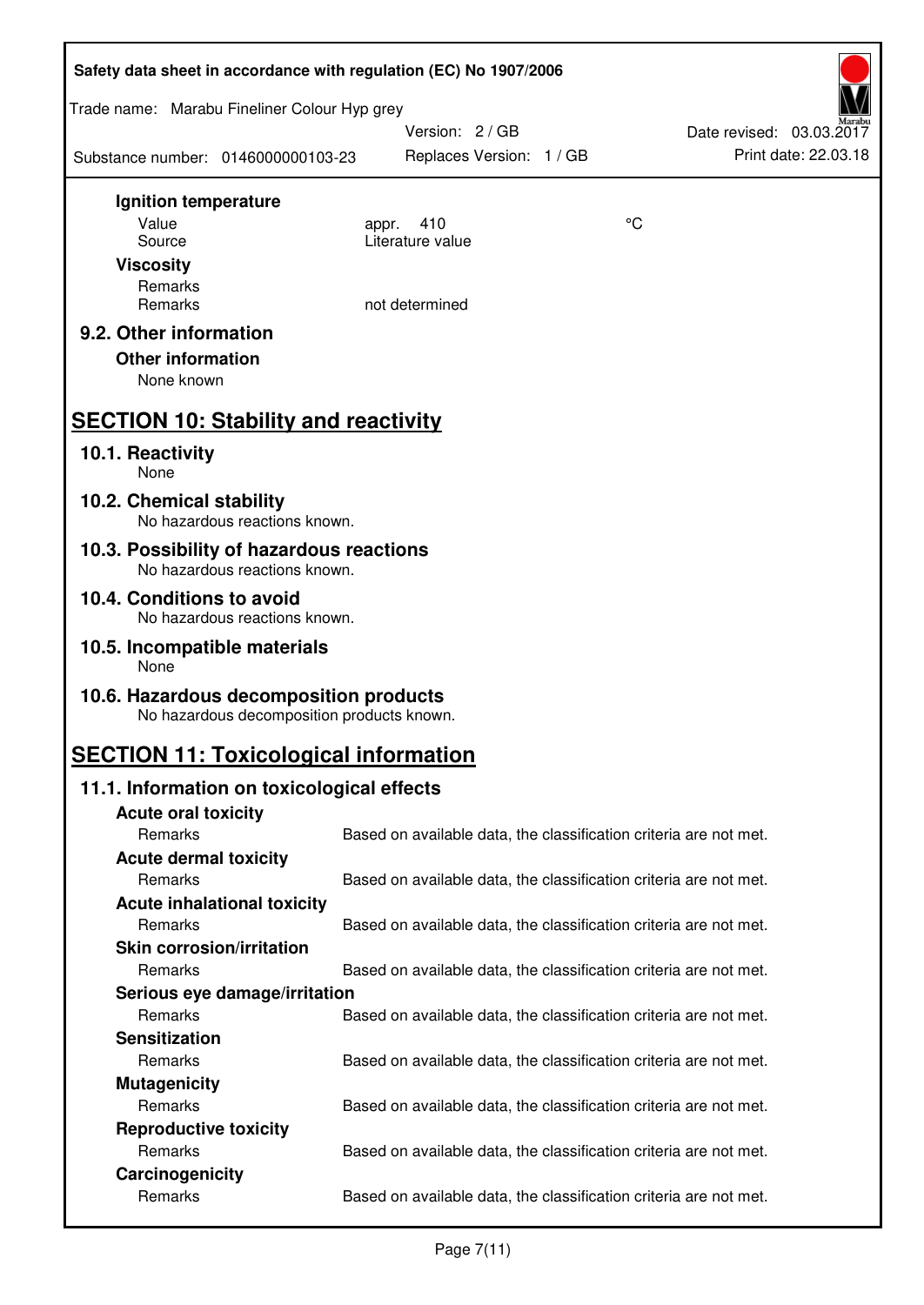#### **Safety data sheet in accordance with regulation (EC) No 1907/2006**

Trade name: Marabu Fineliner Colour Hyp grey

Version: 2 / GB

Date revised: 03.03.2017

Substance number: 0146000000103-23

Replaces Version: 1 / GB Print date: 22.03.18

## **Specific Target Organ Toxicity (STOT)**

**Single exposure** 

Based on available data, the classification criteria are not met.

**Repeated exposure** 

Remarks Based on available data, the classification criteria are not met.

#### **Aspiration hazard**

Based on available data, the classification criteria are not met.

#### **Experience in practice**

Provided all the recommended protective and safety precautions are taken, experience shows that no risk to health can be expected.

#### **Other information**

There are no data available on the mixture itself. The mixture has been assessed following the additivity method of the GHS/CLP Regulation (EC) No 1272/2008.

## **SECTION 12: Ecological information**

#### **12.1. Toxicity**

#### **General information**

There are no data available on the mixture itself.Do not allow to enter drains or water courses.The mixture has been assessed following the summation method of the CLP Regulation (EC) No 1272/2008 and is not classified as dangerous for the environment.

#### **12.2. Persistence and degradability**

#### **General information**

There are no data available on the mixture itself.

#### **12.3. Bioaccumulative potential**

#### **General information**

There are no data available on the mixture itself.

#### **12.4. Mobility in soil**

#### **General information**

There are no data available on the mixture itself.

**12.5. Results of PBT and vPvB assessment** 

#### **General information**

There are no data available on the mixture itself.

#### **12.6. Other adverse effects**

#### **General information**

There are no data available on the mixture itself.

# **SECTION 13: Disposal considerations**

#### **13.1. Waste treatment methods**

#### **Disposal recommendations for the product**

The product can be placed with other household refuse. Small residues in containers can be washed-out with water and put into the drainage system.

#### **Disposal recommendations for packaging**

Packaging that cannot be cleaned should be disposed off as product waste. Completely emptied packagings can be given for recycling.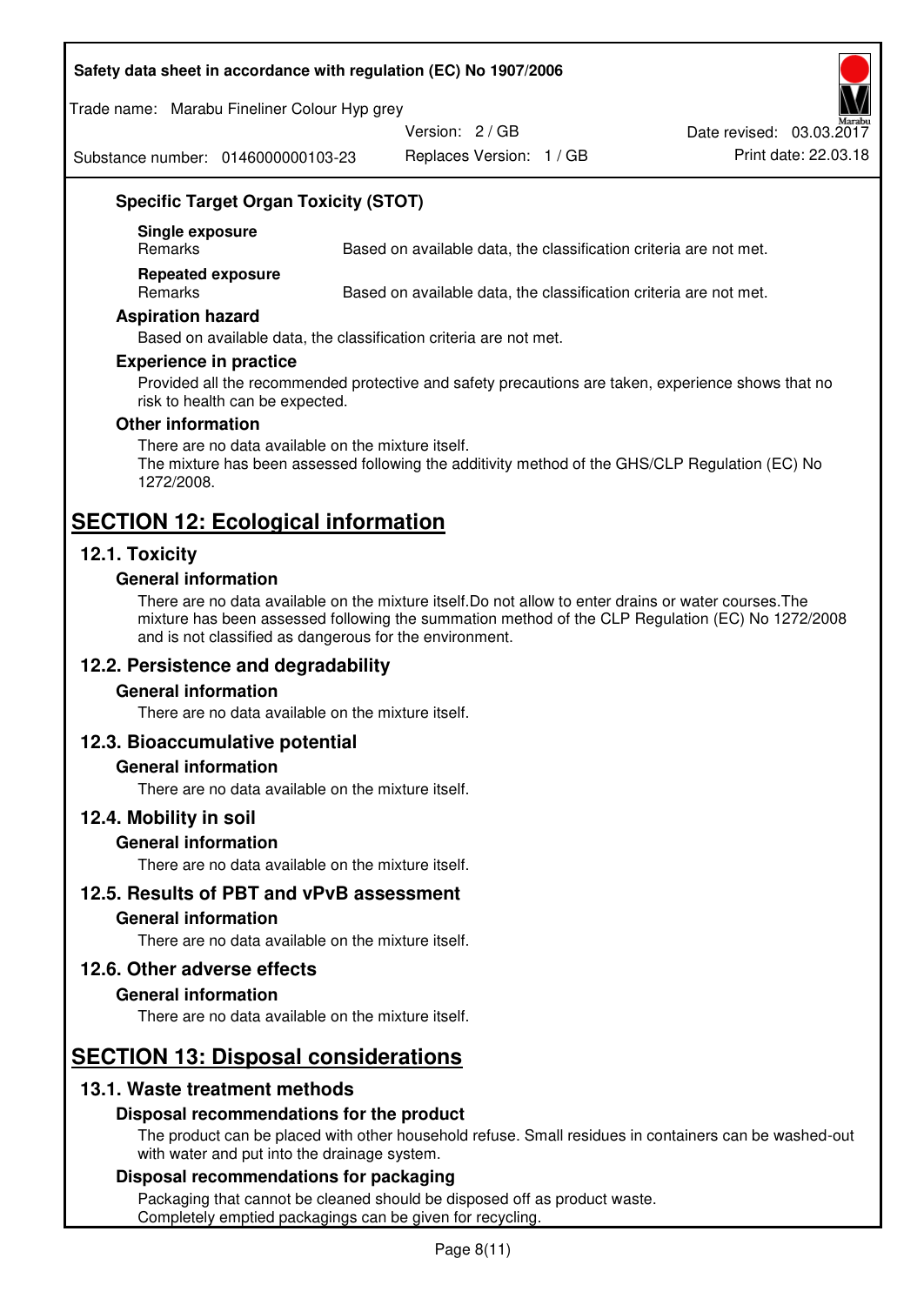| Version: 2 / GB<br>Replaces Version: 1 / GB<br><b>SECTION 14: Transport information</b><br><b>Land transport ADR/RID</b><br>Non-dangerous goods<br>14.1. UN number<br>$UN -$<br>14.2. UN proper shipping name<br>14.3. Transport hazard class(es)<br>Class<br>Label<br>14.4. Packing group<br>Packing group<br>Transport category<br>$\Omega$<br>14.5. Environmental hazards<br><b>Marine transport IMDG/GGVSee</b><br>The product does not constitute a hazardous substance in sea transport.<br>14.1. UN number<br>$UN -$<br>14.2. UN proper shipping name<br>14.3. Transport hazard class(es)<br>Class<br>Subsidiary risk<br>14.4. Packing group<br>Packing group<br>14.5. Environmental hazards<br>no<br>Air transport ICAO/IATA<br>The product does not constitute a hazardous substance in air transport.<br>14.1. UN number<br>$UN -$<br>14.2. UN proper shipping name<br>14.3. Transport hazard class(es)<br>Class<br>Subsidiary risk<br>14.4. Packing group<br>Packing group<br>14.5. Environmental hazards<br>Information for all modes of transport<br>14.6. Special precautions for user<br>Transport within the user's premises:<br>Always transport in closed containers that are upright and secure.<br>Ensure that persons transporting the product know what to do in the event of an accident or spillage.<br><b>Other information</b><br>14.7. Transport in bulk according to Annex II of Marpol and the IBC Code<br>no<br><b>SECTION 15: Regulatory information ***</b><br>15.1. Safety, health and environmental regulations/legislation specific for the substance | Safety data sheet in accordance with regulation (EC) No 1907/2006 |  |                          |  |  |  |
|------------------------------------------------------------------------------------------------------------------------------------------------------------------------------------------------------------------------------------------------------------------------------------------------------------------------------------------------------------------------------------------------------------------------------------------------------------------------------------------------------------------------------------------------------------------------------------------------------------------------------------------------------------------------------------------------------------------------------------------------------------------------------------------------------------------------------------------------------------------------------------------------------------------------------------------------------------------------------------------------------------------------------------------------------------------------------------------------------------------------------------------------------------------------------------------------------------------------------------------------------------------------------------------------------------------------------------------------------------------------------------------------------------------------------------------------------------------------------------------------------------------------------------------------------------------------------------------|-------------------------------------------------------------------|--|--------------------------|--|--|--|
|                                                                                                                                                                                                                                                                                                                                                                                                                                                                                                                                                                                                                                                                                                                                                                                                                                                                                                                                                                                                                                                                                                                                                                                                                                                                                                                                                                                                                                                                                                                                                                                          | Trade name: Marabu Fineliner Colour Hyp grey                      |  |                          |  |  |  |
|                                                                                                                                                                                                                                                                                                                                                                                                                                                                                                                                                                                                                                                                                                                                                                                                                                                                                                                                                                                                                                                                                                                                                                                                                                                                                                                                                                                                                                                                                                                                                                                          |                                                                   |  | Date revised: 03.03.2017 |  |  |  |
|                                                                                                                                                                                                                                                                                                                                                                                                                                                                                                                                                                                                                                                                                                                                                                                                                                                                                                                                                                                                                                                                                                                                                                                                                                                                                                                                                                                                                                                                                                                                                                                          | Substance number: 0146000000103-23                                |  | Print date: 22.03.18     |  |  |  |
|                                                                                                                                                                                                                                                                                                                                                                                                                                                                                                                                                                                                                                                                                                                                                                                                                                                                                                                                                                                                                                                                                                                                                                                                                                                                                                                                                                                                                                                                                                                                                                                          |                                                                   |  |                          |  |  |  |
|                                                                                                                                                                                                                                                                                                                                                                                                                                                                                                                                                                                                                                                                                                                                                                                                                                                                                                                                                                                                                                                                                                                                                                                                                                                                                                                                                                                                                                                                                                                                                                                          |                                                                   |  |                          |  |  |  |
|                                                                                                                                                                                                                                                                                                                                                                                                                                                                                                                                                                                                                                                                                                                                                                                                                                                                                                                                                                                                                                                                                                                                                                                                                                                                                                                                                                                                                                                                                                                                                                                          |                                                                   |  |                          |  |  |  |
|                                                                                                                                                                                                                                                                                                                                                                                                                                                                                                                                                                                                                                                                                                                                                                                                                                                                                                                                                                                                                                                                                                                                                                                                                                                                                                                                                                                                                                                                                                                                                                                          |                                                                   |  |                          |  |  |  |
|                                                                                                                                                                                                                                                                                                                                                                                                                                                                                                                                                                                                                                                                                                                                                                                                                                                                                                                                                                                                                                                                                                                                                                                                                                                                                                                                                                                                                                                                                                                                                                                          |                                                                   |  |                          |  |  |  |
|                                                                                                                                                                                                                                                                                                                                                                                                                                                                                                                                                                                                                                                                                                                                                                                                                                                                                                                                                                                                                                                                                                                                                                                                                                                                                                                                                                                                                                                                                                                                                                                          |                                                                   |  |                          |  |  |  |
|                                                                                                                                                                                                                                                                                                                                                                                                                                                                                                                                                                                                                                                                                                                                                                                                                                                                                                                                                                                                                                                                                                                                                                                                                                                                                                                                                                                                                                                                                                                                                                                          |                                                                   |  |                          |  |  |  |
|                                                                                                                                                                                                                                                                                                                                                                                                                                                                                                                                                                                                                                                                                                                                                                                                                                                                                                                                                                                                                                                                                                                                                                                                                                                                                                                                                                                                                                                                                                                                                                                          |                                                                   |  |                          |  |  |  |
|                                                                                                                                                                                                                                                                                                                                                                                                                                                                                                                                                                                                                                                                                                                                                                                                                                                                                                                                                                                                                                                                                                                                                                                                                                                                                                                                                                                                                                                                                                                                                                                          |                                                                   |  |                          |  |  |  |
|                                                                                                                                                                                                                                                                                                                                                                                                                                                                                                                                                                                                                                                                                                                                                                                                                                                                                                                                                                                                                                                                                                                                                                                                                                                                                                                                                                                                                                                                                                                                                                                          |                                                                   |  |                          |  |  |  |
|                                                                                                                                                                                                                                                                                                                                                                                                                                                                                                                                                                                                                                                                                                                                                                                                                                                                                                                                                                                                                                                                                                                                                                                                                                                                                                                                                                                                                                                                                                                                                                                          |                                                                   |  |                          |  |  |  |
|                                                                                                                                                                                                                                                                                                                                                                                                                                                                                                                                                                                                                                                                                                                                                                                                                                                                                                                                                                                                                                                                                                                                                                                                                                                                                                                                                                                                                                                                                                                                                                                          |                                                                   |  |                          |  |  |  |
|                                                                                                                                                                                                                                                                                                                                                                                                                                                                                                                                                                                                                                                                                                                                                                                                                                                                                                                                                                                                                                                                                                                                                                                                                                                                                                                                                                                                                                                                                                                                                                                          |                                                                   |  |                          |  |  |  |
|                                                                                                                                                                                                                                                                                                                                                                                                                                                                                                                                                                                                                                                                                                                                                                                                                                                                                                                                                                                                                                                                                                                                                                                                                                                                                                                                                                                                                                                                                                                                                                                          |                                                                   |  |                          |  |  |  |
|                                                                                                                                                                                                                                                                                                                                                                                                                                                                                                                                                                                                                                                                                                                                                                                                                                                                                                                                                                                                                                                                                                                                                                                                                                                                                                                                                                                                                                                                                                                                                                                          |                                                                   |  |                          |  |  |  |
|                                                                                                                                                                                                                                                                                                                                                                                                                                                                                                                                                                                                                                                                                                                                                                                                                                                                                                                                                                                                                                                                                                                                                                                                                                                                                                                                                                                                                                                                                                                                                                                          |                                                                   |  |                          |  |  |  |
|                                                                                                                                                                                                                                                                                                                                                                                                                                                                                                                                                                                                                                                                                                                                                                                                                                                                                                                                                                                                                                                                                                                                                                                                                                                                                                                                                                                                                                                                                                                                                                                          |                                                                   |  |                          |  |  |  |
|                                                                                                                                                                                                                                                                                                                                                                                                                                                                                                                                                                                                                                                                                                                                                                                                                                                                                                                                                                                                                                                                                                                                                                                                                                                                                                                                                                                                                                                                                                                                                                                          |                                                                   |  |                          |  |  |  |
|                                                                                                                                                                                                                                                                                                                                                                                                                                                                                                                                                                                                                                                                                                                                                                                                                                                                                                                                                                                                                                                                                                                                                                                                                                                                                                                                                                                                                                                                                                                                                                                          |                                                                   |  |                          |  |  |  |
|                                                                                                                                                                                                                                                                                                                                                                                                                                                                                                                                                                                                                                                                                                                                                                                                                                                                                                                                                                                                                                                                                                                                                                                                                                                                                                                                                                                                                                                                                                                                                                                          |                                                                   |  |                          |  |  |  |
|                                                                                                                                                                                                                                                                                                                                                                                                                                                                                                                                                                                                                                                                                                                                                                                                                                                                                                                                                                                                                                                                                                                                                                                                                                                                                                                                                                                                                                                                                                                                                                                          |                                                                   |  |                          |  |  |  |
|                                                                                                                                                                                                                                                                                                                                                                                                                                                                                                                                                                                                                                                                                                                                                                                                                                                                                                                                                                                                                                                                                                                                                                                                                                                                                                                                                                                                                                                                                                                                                                                          |                                                                   |  |                          |  |  |  |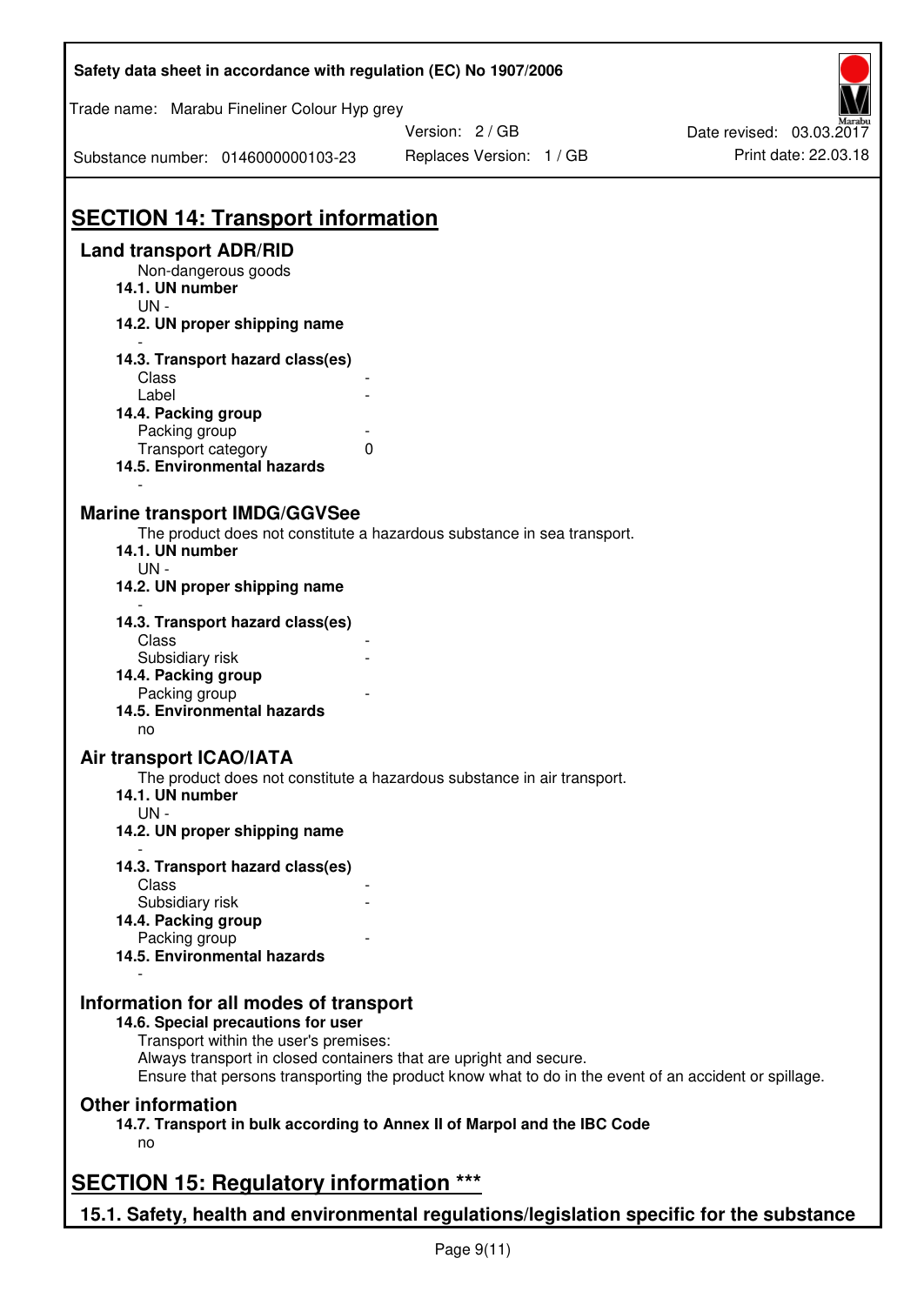| Safety data sheet in accordance with regulation (EC) No 1907/2006                                                                                                                                                                                                                                                                                                                                                                                                 |  |                                                              |                          |  |                                                                                                                                |
|-------------------------------------------------------------------------------------------------------------------------------------------------------------------------------------------------------------------------------------------------------------------------------------------------------------------------------------------------------------------------------------------------------------------------------------------------------------------|--|--------------------------------------------------------------|--------------------------|--|--------------------------------------------------------------------------------------------------------------------------------|
| Trade name: Marabu Fineliner Colour Hyp grey                                                                                                                                                                                                                                                                                                                                                                                                                      |  |                                                              |                          |  |                                                                                                                                |
|                                                                                                                                                                                                                                                                                                                                                                                                                                                                   |  | Version: 2 / GB                                              |                          |  | Date revised: 03.03.2017                                                                                                       |
| Substance number: 0146000000103-23                                                                                                                                                                                                                                                                                                                                                                                                                                |  |                                                              | Replaces Version: 1 / GB |  | Print date: 22.03.18                                                                                                           |
| or mixture                                                                                                                                                                                                                                                                                                                                                                                                                                                        |  |                                                              |                          |  |                                                                                                                                |
| <b>VOC ***</b>                                                                                                                                                                                                                                                                                                                                                                                                                                                    |  |                                                              |                          |  |                                                                                                                                |
| VOC (EU)                                                                                                                                                                                                                                                                                                                                                                                                                                                          |  | $\mathbf 0$                                                  | $\frac{1}{6}$            |  |                                                                                                                                |
| <b>Other information</b>                                                                                                                                                                                                                                                                                                                                                                                                                                          |  |                                                              |                          |  |                                                                                                                                |
| All components are contained in the TSCA inventory or exempted.<br>All components are contained in the AICS inventory.<br>All components are contained in the PICCS inventory.<br>All components are contained in the DSL inventory.<br>All components are contained in the IECSC inventory.<br>All components are contained in the NZIOC inventory.<br>All components are contained in the ENCS inventory.<br>All components are contained in the ECL inventory. |  |                                                              |                          |  |                                                                                                                                |
| 15.2. Chemical safety assessment<br>For this preparation a chemical safety assessment has not been carried out.                                                                                                                                                                                                                                                                                                                                                   |  |                                                              |                          |  |                                                                                                                                |
| <b>SECTION 16: Other information</b>                                                                                                                                                                                                                                                                                                                                                                                                                              |  |                                                              |                          |  |                                                                                                                                |
| Hazard statements listed in Chapter 3                                                                                                                                                                                                                                                                                                                                                                                                                             |  |                                                              |                          |  |                                                                                                                                |
| H301                                                                                                                                                                                                                                                                                                                                                                                                                                                              |  | Toxic if swallowed.                                          |                          |  |                                                                                                                                |
| H302                                                                                                                                                                                                                                                                                                                                                                                                                                                              |  | Harmful if swallowed.                                        |                          |  |                                                                                                                                |
| H311<br>H312                                                                                                                                                                                                                                                                                                                                                                                                                                                      |  | Toxic in contact with skin.<br>Harmful in contact with skin. |                          |  |                                                                                                                                |
| H314                                                                                                                                                                                                                                                                                                                                                                                                                                                              |  | Causes severe skin burns and eye damage.                     |                          |  |                                                                                                                                |
| H315                                                                                                                                                                                                                                                                                                                                                                                                                                                              |  | Causes skin irritation.                                      |                          |  |                                                                                                                                |
| H317                                                                                                                                                                                                                                                                                                                                                                                                                                                              |  | May cause an allergic skin reaction.                         |                          |  |                                                                                                                                |
| H318                                                                                                                                                                                                                                                                                                                                                                                                                                                              |  | Causes serious eye damage.                                   |                          |  |                                                                                                                                |
| H331                                                                                                                                                                                                                                                                                                                                                                                                                                                              |  | Toxic if inhaled.                                            |                          |  |                                                                                                                                |
| H <sub>335</sub>                                                                                                                                                                                                                                                                                                                                                                                                                                                  |  | May cause respiratory irritation.                            |                          |  |                                                                                                                                |
| H373                                                                                                                                                                                                                                                                                                                                                                                                                                                              |  |                                                              |                          |  | May cause damage to organs through prolonged or repeated exposure:                                                             |
| H400                                                                                                                                                                                                                                                                                                                                                                                                                                                              |  | Very toxic to aquatic life.                                  |                          |  |                                                                                                                                |
| H410                                                                                                                                                                                                                                                                                                                                                                                                                                                              |  | Very toxic to aquatic life with long lasting effects.        |                          |  |                                                                                                                                |
| <b>CLP categories listed in Chapter 3</b>                                                                                                                                                                                                                                                                                                                                                                                                                         |  |                                                              |                          |  |                                                                                                                                |
| Acute Tox. 3                                                                                                                                                                                                                                                                                                                                                                                                                                                      |  | Acute toxicity, Category 3                                   |                          |  |                                                                                                                                |
| Acute Tox. 4                                                                                                                                                                                                                                                                                                                                                                                                                                                      |  | Acute toxicity, Category 4                                   |                          |  |                                                                                                                                |
| Aquatic Acute 1                                                                                                                                                                                                                                                                                                                                                                                                                                                   |  |                                                              |                          |  | Hazardous to the aquatic environment, acute, Category 1                                                                        |
| Aquatic Chronic 1                                                                                                                                                                                                                                                                                                                                                                                                                                                 |  |                                                              |                          |  | Hazardous to the aquatic environment, chronic, Category 1                                                                      |
| Eye Dam. 1                                                                                                                                                                                                                                                                                                                                                                                                                                                        |  | Serious eye damage, Category 1                               |                          |  |                                                                                                                                |
| Skin Corr. 1B                                                                                                                                                                                                                                                                                                                                                                                                                                                     |  | Skin corrosion, Category 1B                                  |                          |  |                                                                                                                                |
| Skin Irrit. 2                                                                                                                                                                                                                                                                                                                                                                                                                                                     |  | Skin irritation, Category 2                                  |                          |  |                                                                                                                                |
| Skin Sens. 1                                                                                                                                                                                                                                                                                                                                                                                                                                                      |  | Skin sensitization, Category 1                               |                          |  |                                                                                                                                |
| STOT RE 2<br>STOT SE 3                                                                                                                                                                                                                                                                                                                                                                                                                                            |  |                                                              |                          |  | Specific target organ toxicity - repeated exposure, Category 2<br>Specific target organ toxicity - single exposure, Category 3 |
| <b>Supplemental information</b>                                                                                                                                                                                                                                                                                                                                                                                                                                   |  |                                                              |                          |  |                                                                                                                                |
|                                                                                                                                                                                                                                                                                                                                                                                                                                                                   |  |                                                              |                          |  | Relevant changes compared with the previous version of the safety data sheet are marked with: ***                              |
|                                                                                                                                                                                                                                                                                                                                                                                                                                                                   |  |                                                              |                          |  |                                                                                                                                |
| This information is based on our present state of knowledge. However, it should not constitute a<br>guarantee for any specific product properties and shall not establish a legally valid relationship.                                                                                                                                                                                                                                                           |  |                                                              |                          |  |                                                                                                                                |
| The information in this Safety Data Sheet is based on the present state of knowledge and current                                                                                                                                                                                                                                                                                                                                                                  |  |                                                              |                          |  |                                                                                                                                |
| legislation.                                                                                                                                                                                                                                                                                                                                                                                                                                                      |  |                                                              |                          |  |                                                                                                                                |
|                                                                                                                                                                                                                                                                                                                                                                                                                                                                   |  |                                                              |                          |  | It provides guidance on health, safety and environmental aspects of the product and should not be                              |
| construed as any guarantee of technical performance or suitability for particular applications.                                                                                                                                                                                                                                                                                                                                                                   |  |                                                              |                          |  |                                                                                                                                |
|                                                                                                                                                                                                                                                                                                                                                                                                                                                                   |  |                                                              |                          |  | The product should not be used for purposes other than those shown in Section 1 without first referring                        |
| to the supplier and obtaining written handling instructions.                                                                                                                                                                                                                                                                                                                                                                                                      |  |                                                              |                          |  |                                                                                                                                |
| As the specific conditions of use of the product are outside the supplier's control, the user is responsible<br>for ensuring that the requirements of relevant legislation are complied with.                                                                                                                                                                                                                                                                     |  |                                                              |                          |  |                                                                                                                                |
|                                                                                                                                                                                                                                                                                                                                                                                                                                                                   |  |                                                              |                          |  | The information contained in this safety data sheet does not constitute the user's own assessment of                           |